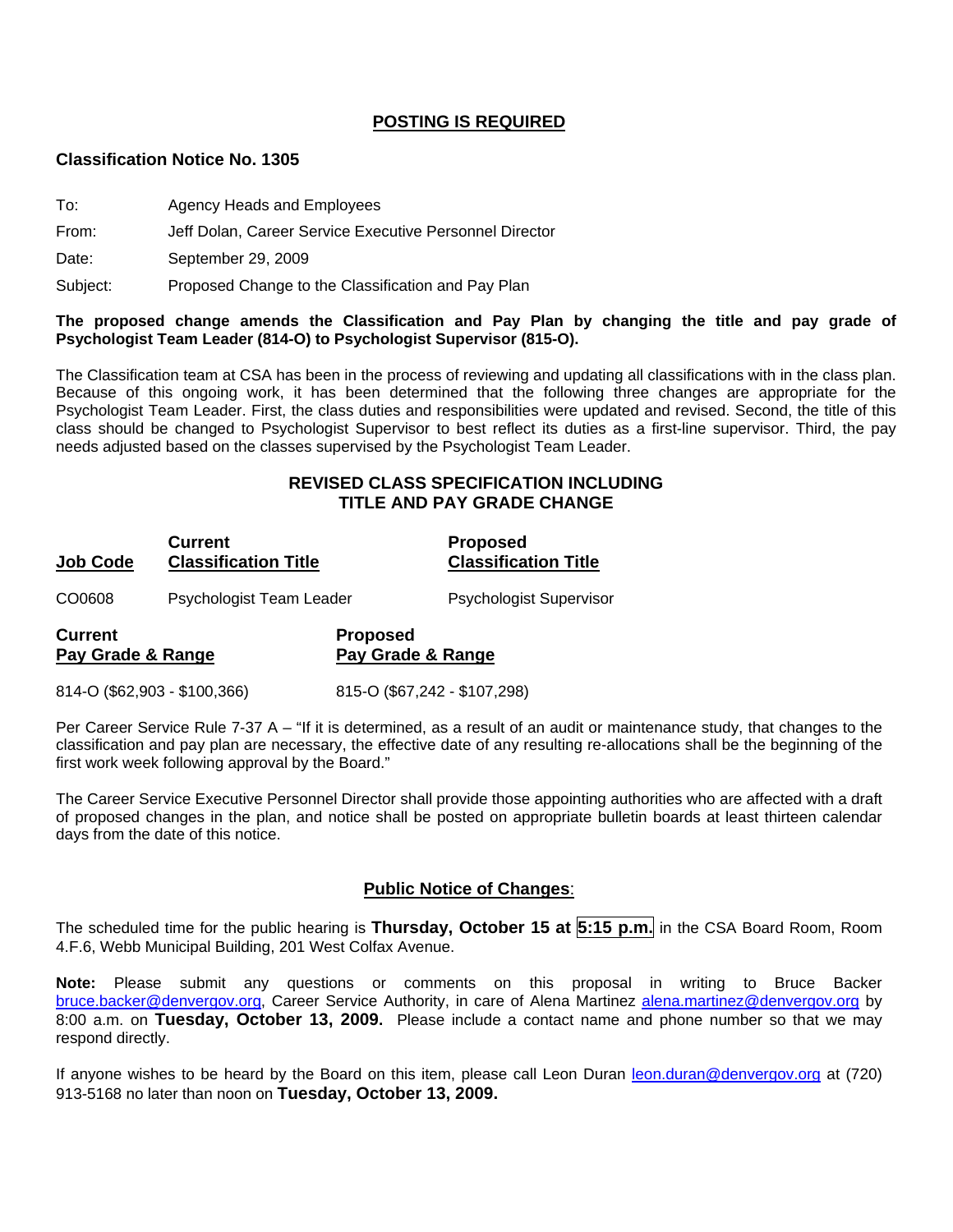

## Career Service Authority

Page 1 of 5

# Psychologist Supervisor

## **GENERAL STATEMENT OF CLASS DUTIES**

Provides supervision and performs professional psychology work directing, reviewing, scheduling and coordinating the work of professional personnel assigned to a specialized mental health team.

## **DISTINGUISHING CHARACTERISTICS**

This class provides supervision and performs professional psychology work directing, reviewing, scheduling and coordinating the work of professional personnel assigned to a specialized mental health team. This class is distinguished from the Psychologist, which provides psychology services as a licensed psychologist including assessment, treatment, and consultation in a medical or health care setting.

## *Guidelines, Difficulty and Decision Making Level:*

Guidelines are in the form of stated objectives for the section, unit, function, or project.

Work assignment is generally unstructured and employee is responsible for assigning and supervising a variety of functions to achieve the objectives of the section, unit, or project. Duties performed involve weighing and evaluating factors requiring judgment, analytical ability, and problem solving.

Employee is responsible for simultaneous coordination and supervision of several functions, programs, or projects in various stages of completion.

## *Level of Supervision Received and Quality Review:*

Under managerial direction, the employee has personal accountability for carrying out the work objectives of an organizational unit or section within the scope of established guidelines and the mission of the agency or department. Employee is expected to resolve problems that arise in the normal course of the work. Work may be discussed with higher level supervisors and reviewed for soundness of judgment and feasibility of decisions.

## *Interpersonal Communications and Purpose:*

Contacts are of a non-prescribed nature involving the negotiation and resolution of problems and where exceptional degrees of discretion, judgment, and specialized knowledge are required in carrying out the programs and policies of an organization.

## *Level of Supervision Exercised:*

Supervises two or more employees who do not supervise.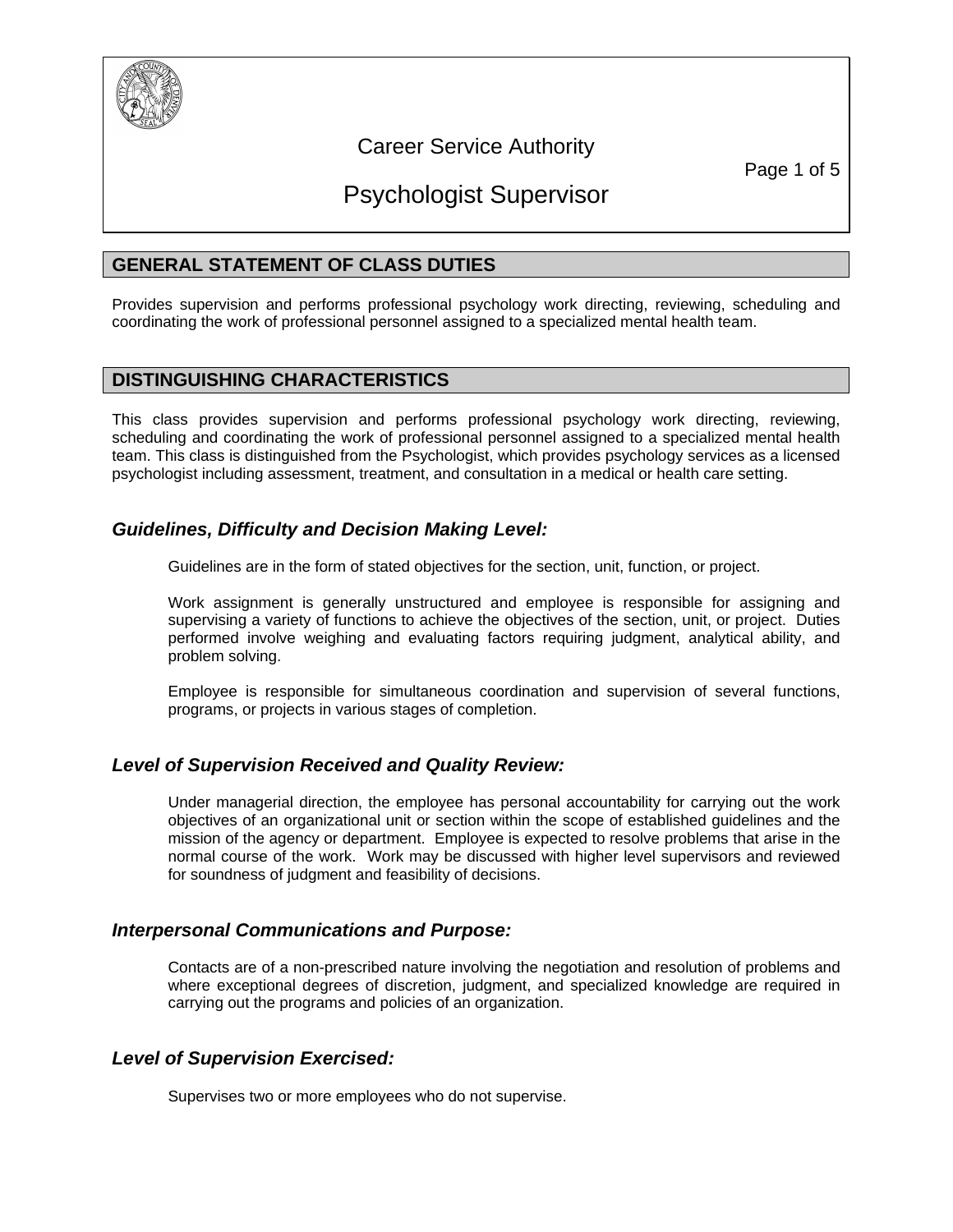### **ESSENTIAL DUTIES**

Directs the activities of clients enrolled in a specialized psychiatric program.

Maintains an individual caseload including client evaluation, test administration, preparation of treatment plans and patient discharge.

Provides liaison with community health programs and health care providers.

Maintains close liaison work referral services and provides consultation for Denver Department of Social Services.

Ensures compliance with the Joint Commission of Accredited Health Organizations and other departmental governing standards.

Reviews, develops or modifies work plans, methods and procedures, determines work priorities and develops work schedules to provide adequate staff coverage. Provides work instruction and assists employees with difficult and/or unusual assignments; encourages innovation. Assigns and distributes work, reviews work for accuracy and completeness and returns assignments with recommendations for proper completion.

Conducts hiring interviews and selects candidate(s) for job opening(s).

Resolves problems and mediates conflicts encountered during daily operations and determines appropriate solutions; promotes teamwork. Encourages regular communication, informs staff of relevant business issues and their impact on the organization.

Develops the performance enhancement plan, documents performance, provides performance feedback and formally evaluates the work of the employee; provides reward and recognition for proper and efficient performance. Develops and implements training and development plans and opportunities for subordinate staff.

Encourages and guides others toward goals.

Ensures quality, effectiveness, and efficiency of unit activities and safety measures.

Documents causes for disciplinary action and initiates letters of reprimand and makes formal recommendations for disciplinary action. Responds to formal and informal employee grievances and prepares written responses.

By position, participates in planning and managing budget systems; prepares and presents budget recommendations to higher management; operates within budget parameters; adjusts work plans/activities as a result of budget changes.

By positions, meets and advises city attorneys regarding clients or treatment practices.

Performs other related duties as assigned or requested.

Any one position may not include all of the duties listed. However, the allocation of positions will be determined by the amount of time spent in performing the essential duties listed above.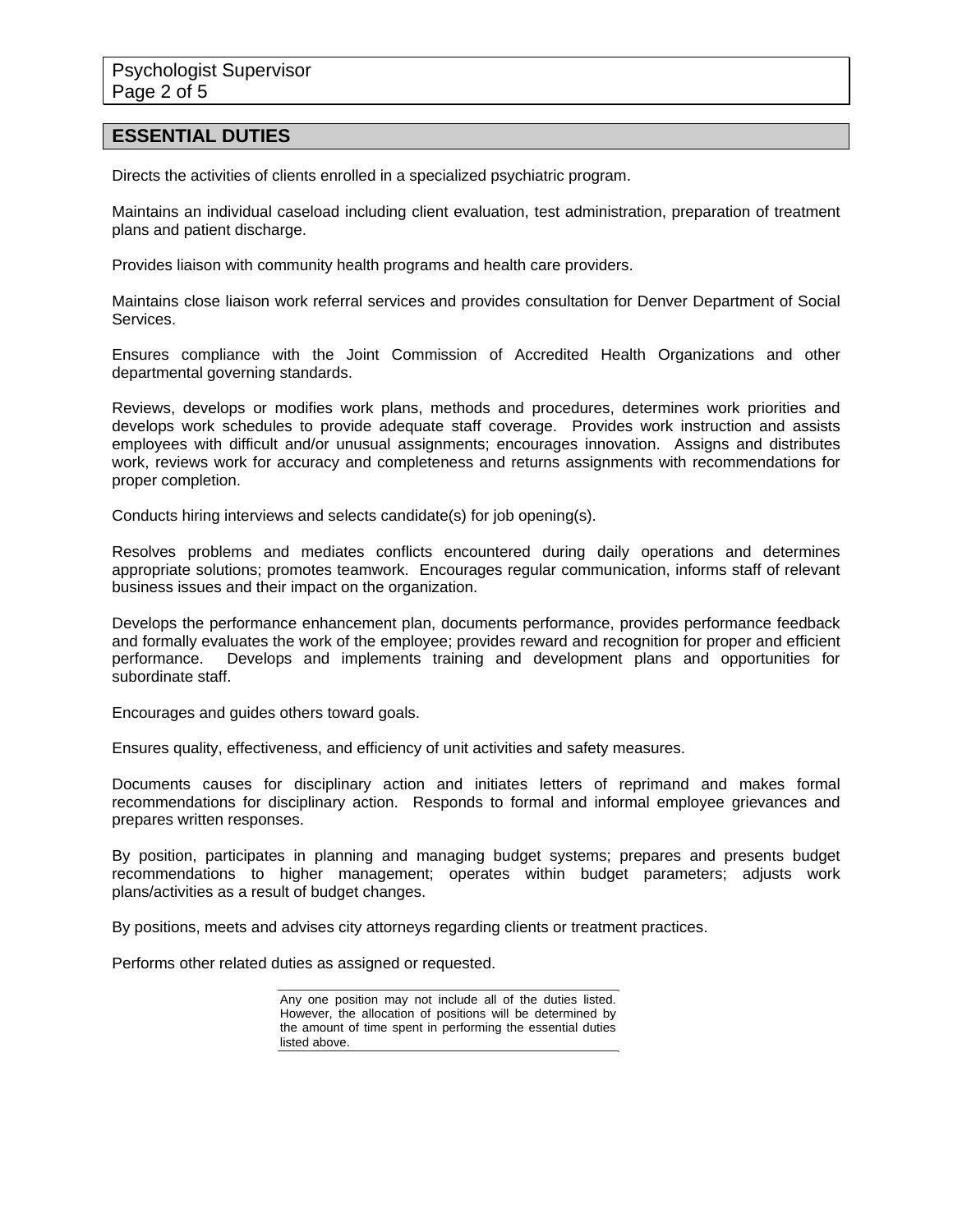### **MINIMUM QUALIFICATIONS**

#### *Competencies, Knowledge, & Skills:*

- **Psychology:** Knowledge of human behavior and performance in various contexts, mental processes, or the assessment and treatment of behavioral and affective disorders.
- **Internal Controls/Integrity-** Assures that effective internal controls are developed and maintained to ensure the integrity of the organization. Identifies needed resources and develops plans for carrying out work in a timely manner. Monitors and evaluates progress to ensure that policies are implemented to accomplish the organization's mission.
- **Oral Communication-** Expresses ideas and facts to individuals or groups effectively, makes clear and convincing oral presentations, listens to others and facilitates an open exchange of ideas.
- **Problem-Solving-** Identifies and analyzes problems; uses sound reasoning to arrive at conclusions; finds alternative solutions to complex problems; distinguishes between relevant and irrelevant information to make logical judgments.
- **Written Communication-** Expresses facts and ideas in writing in a succinct and organized manner.
- **Technical Competence-** Understands and appropriately applies procedures, requirements, regulations, and policies related to specialized expertise (for example, engineering, physical science, law, or accounting); maintains credibility with others on technical matters.
- **Leadership-** Inspires, motivates and guides others toward goals; coaches, mentors and challenges staff, adapts leadership styles to various situations, models high standards of honesty, integrity, trust, openness and respect for individuals by applying these values daily.
- **Flexibility-** Is open to change and new information; adapts behavior and work methods in response to new information, changing conditions or unexpected obstacles; effectively deals with pressure and ambiguity.
- **Supervising a Diverse Workforce-** Is sensitive to cultural diversity, race, gender, and other individual differences in the workforce. Implements diversity policies for subordinate staff; supports opportunities to recruit, develop and retain a diverse workforce; promotes teamwork, acceptance and productivity among diverse persons.
- **Human Resources Management**-Empowers and mentors staff by sharing power and authority; develops lower levels of leadership; shares rewards with staff; ensures staff are appraised, developed, and are otherwise treated fairly.
- **Interpersonal Skills-** Considers and responds appropriately to the needs, feelings and capabilities of others; adjusts approaches to suit different people and situations.
- **Self Direction-** Demonstrates belief in own abilities and ideas; is self-motivated and resultsoriented; recognizes own strengths and weaknesses; seeks feedback from others and opportunities for self-learning and development.
- **Team Building-** Manages group processes; encourages and facilitates cooperation, pride, trust and group identity; fosters commitment and team spirit; works with others to achieve goals.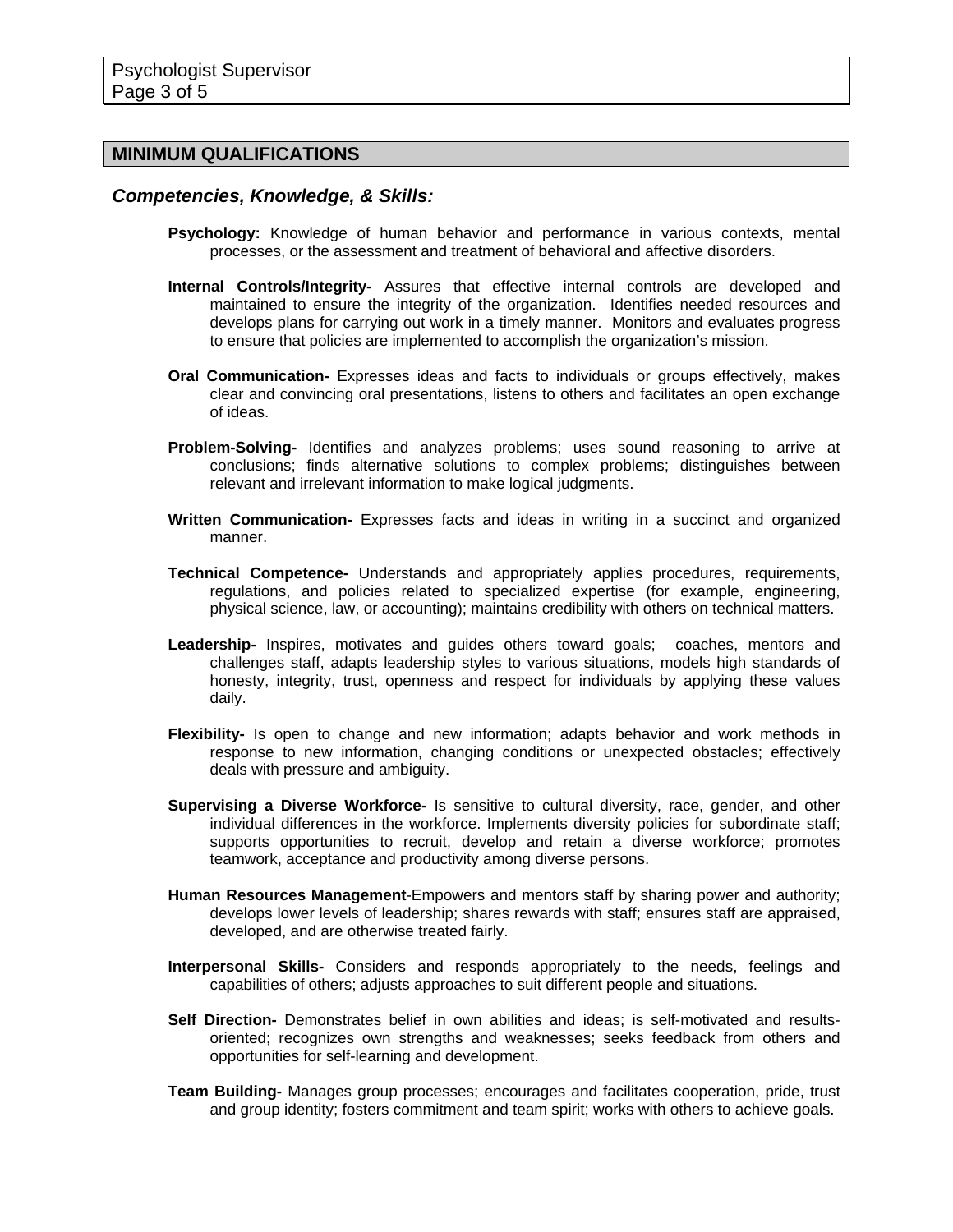- **Decisiveness-** Makes sound and well-informed decisions; perceives the impact and implications of decisions. Specifies goals and obstacles to achieving those goals, generates alternatives, considers risks and evaluates and chooses the best alternative in order to make a determination, draw conclusions or solve a problem.
- **Conflict Management**-Manages and resolves conflicts, confrontations, and disagreements in a positive and constructive manner to minimize negative personal impact.
- **Client Orientation**-Anticipates and meets the needs of clients; achieves quality end-products; is committed to improving services.

**Physical Demands** (Physical Demands are a general guide and specific positions will vary based on working conditions, locations, and agency/department needs)*:* 

Standing: remaining on one's feet in an upright position. Walking: moving about on foot Sitting: remaining in the normal seated position. Carrying: transporting an object, usually by hand, arm, or shoulder Balancing: maintaining body equilibrium to prevent falling over. Reaching: extending the hand (s) and arm (s) in any direction. Handling: seizing, holding, grasping, or otherwise working with hand (s). Fingering: picking, pinching, or otherwise working with fingers. Feeling: perceiving attributes of objects by means of skin receptors. Hearing: perceiving the nature of sounds by the ear.

### *Working Environment:*

Exposed to odorous chemical and specimens Exposed to patient elements Exposed to unpleasant elements (accidents, injuries and illness)

### *Education Requirement:*

Graduation from an accredited university with Ph.D., Psy.D.or Ed.D. in psychology, and major course work in a clinical, counseling, rehabilitation or related field of psychology plus completion of internships required by the degree.

### *Experience Requirement:*

Three years of experience in the practice of psychology, which must include one year of experience in a mental health, alcohol, or drug abuse treatment program.

## *Education/Experience Equivalency:*

None.